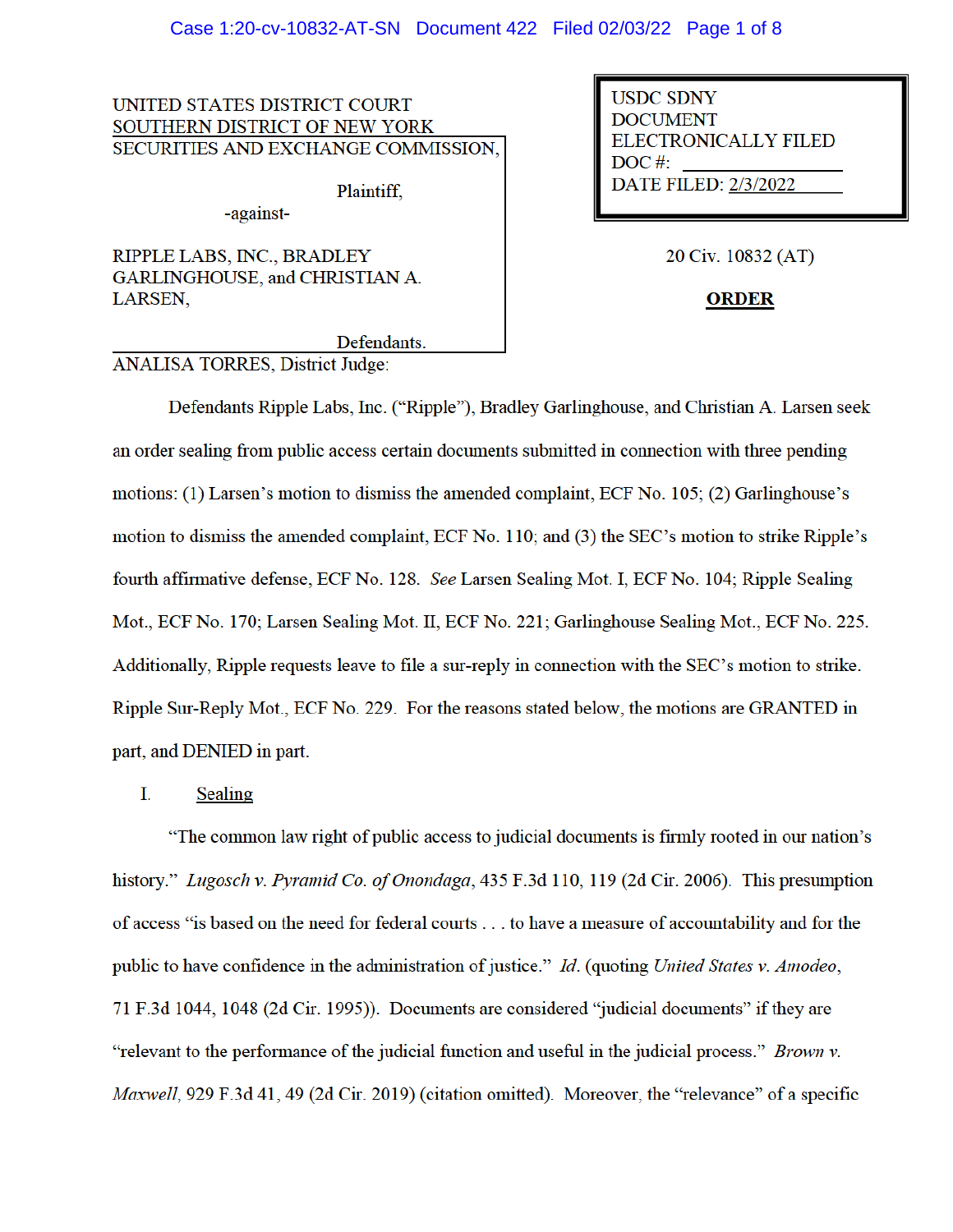### Case 1:20-cv-10832-AT-SN Document 422 Filed 02/03/22 Page 2 of 8

document does not depend on "which way the court ultimately rules or whether the document ultimately in fact influences the court's decision." *Id*. Rather, what is important is whether a document "would reasonably have the *tendency* to influence a district court's ruling on a motion." *Id*. (emphasis in original). Furthermore, the presumption of public access is at its highest when the material is relevant to a court's decision on a dispositive motion. *Id*. at 50.

After finding that documents are judicial documents to which the common law presumption of access attaches, courts must "balance competing considerations against" that presumption. *Lugosch*, 435 F.3d at 120 (citation omitted). The sealing of judicial documents "may be justified only with specific, on-the-record findings that sealing is necessary to preserve higher values and only if the sealing order is narrowly tailored to achieve that aim." *Id*. at 124. Although the protection of sensitive, confidential, or proprietary business information is a countervailing interest that can militate in favor of sealing, *see SEC v. Telegram Grp. Inc.*, No. 19 Civ. 9439, 2020 WL 3264264, at \*3 (S.D.N.Y. June 17, 2020), "conclusory statements that documents contain confidential business information" are insufficient to justify sealing, *United States v. Wells Fargo Bank, N.A*., No. 12 Civ. 7527, 2015 WL 3999074, at \*4 (S.D.N.Y. June 30, 2015). Rather, the moving party must make a "particular and specific demonstration of fact showing that disclosure would result in an injury sufficiently serious to warrant protection." *Id*. (citation omitted). Moreover, the Court shall not permit sealing of documents merely because information contained therein is subject to a stipulated protective order because "bargained-for confidentiality does not overcome the presumption of access to judicial documents." *Bernstein v. O'Reilly*, 307 F. Supp. 3d 161, 168 (S.D.N.Y. 2018).

# A. Legal Memoranda and Associated Briefing

Larsen requests that the Court seal the memorandum of law submitted in support of his motion to dismiss the amended complaint (the "Larsen Memo"), Larsen Mem., ECF No. 106, his reply memorandum of law (the "Larsen Reply"), Larsen Reply, ECF No. 222, and Exhibits A and B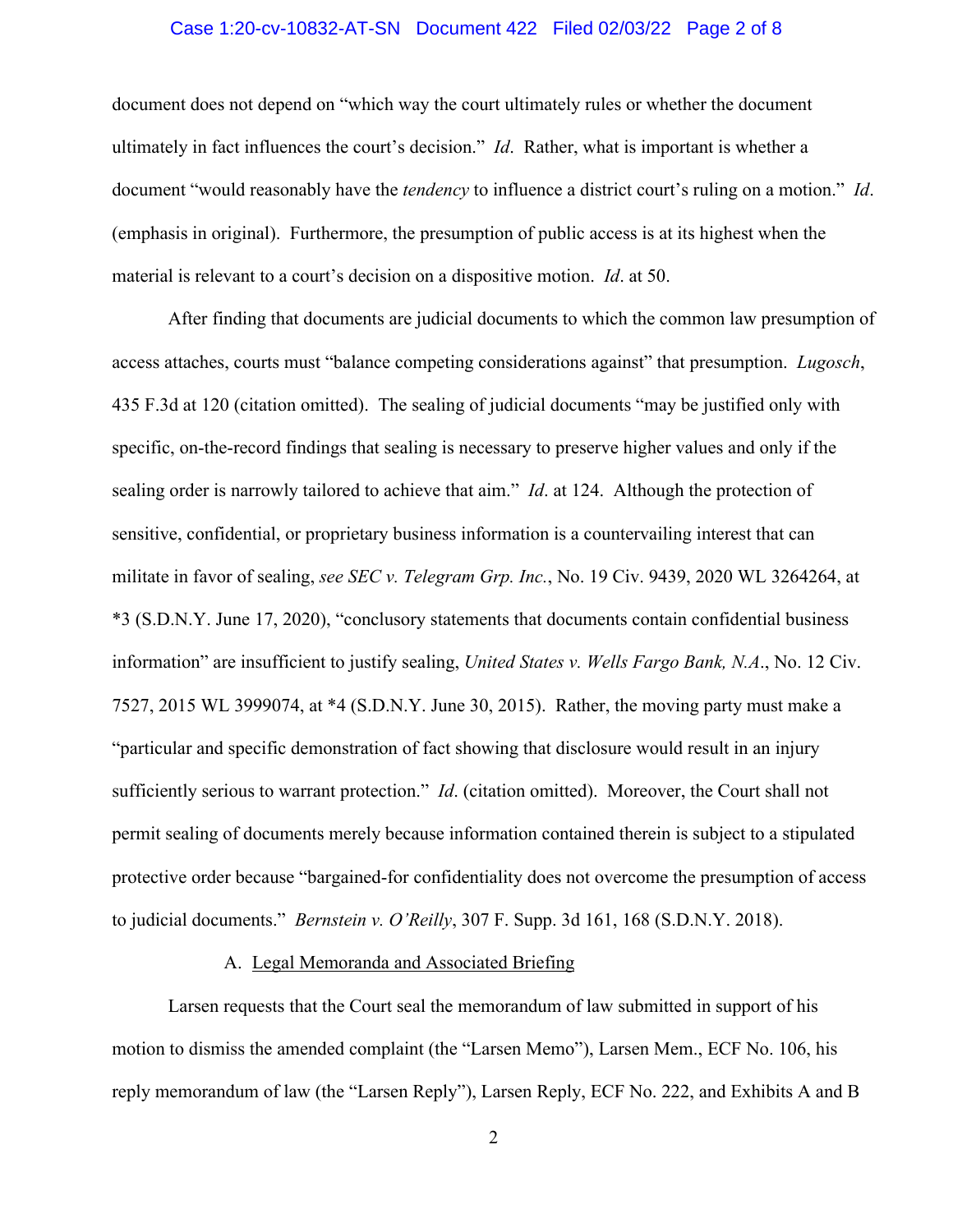# Case 1:20-cv-10832-AT-SN Document 422 Filed 02/03/22 Page 3 of 8

filed in support of his motion to dismiss, Legal Mems. I, ECF Nos. 108-1, 108-2. *See* Larsen Sealing Mot. I; Larsen Sealing Mot. II. Larsen argues that Exhibits A and B, two legal memoranda (the "Legal Memos") provided to him in his capacity as Ripple's CEO, *see* Legal Mems. I, <sup>1</sup> should be filed under seal because (1) they "have been designated as Confidential by [Ripple] pursuant to the Stipulation and Protective Order entered by the Court, *see* [Protective Order, ECF No. 53]," and (2) they "reflect the proprietary internal business strategies, analyses, impressions, and concerns of a private company and its founder on a range of sensitive topics that have never been made public to date." Larsen Sealing Mot. I at 1–2. Larsen also contends that the references to the Legal Memos made in the Larsen Memo, the Larsen Reply, and the SEC's memorandum of law in opposition to Larsen's motion (the "SEC Opposition"), SEC Opp., ECF No. 183, should be redacted for the same reasons. *See* Larsen Sealing Mot. II at 2; Larsen Sealing Mot. I.

In opposition to the SEC's motion to strike its fourth affirmative defense, Ripple seeks to seal the Legal Memos, Legal Mems. II, ECF Nos. 130-1, 130-2, and requests that the Court permit redactions of references to the Legal Memos in both the SEC's memorandum of law in support of its motion to strike (the "SEC Memo"), SEC Mem., ECF No. 131, and Ripple's opposition to the motion (the "Ripple Opposition"), Ripple Opp., ECF No. 172. *See* Ripple Sealing Mot. Ripple argues that the Legal Memos should be sealed because they "discuss aspects of Ripple's business planning that are non-public and competitively sensitive" and they "are not material to the case." *Id.* at 1.

The Court holds that sealing of the Legal Memos and redaction of the associated briefing is unjustified. The Legal Memos and the briefing are "unquestionably judicial documents" because they were submitted to the Court as "supporting material" in connection with two dispositive motions. *Lugosch*, 435 F.3d at 121, 123. The Legal Memos are relied on heavily in the amended

<sup>&</sup>lt;sup>1</sup> In the amended complaint, the SEC alleges that the Legal Memos were provided to Larsen. *See* Amend. Compl.  $\P$  52, 56, ECF No. 46.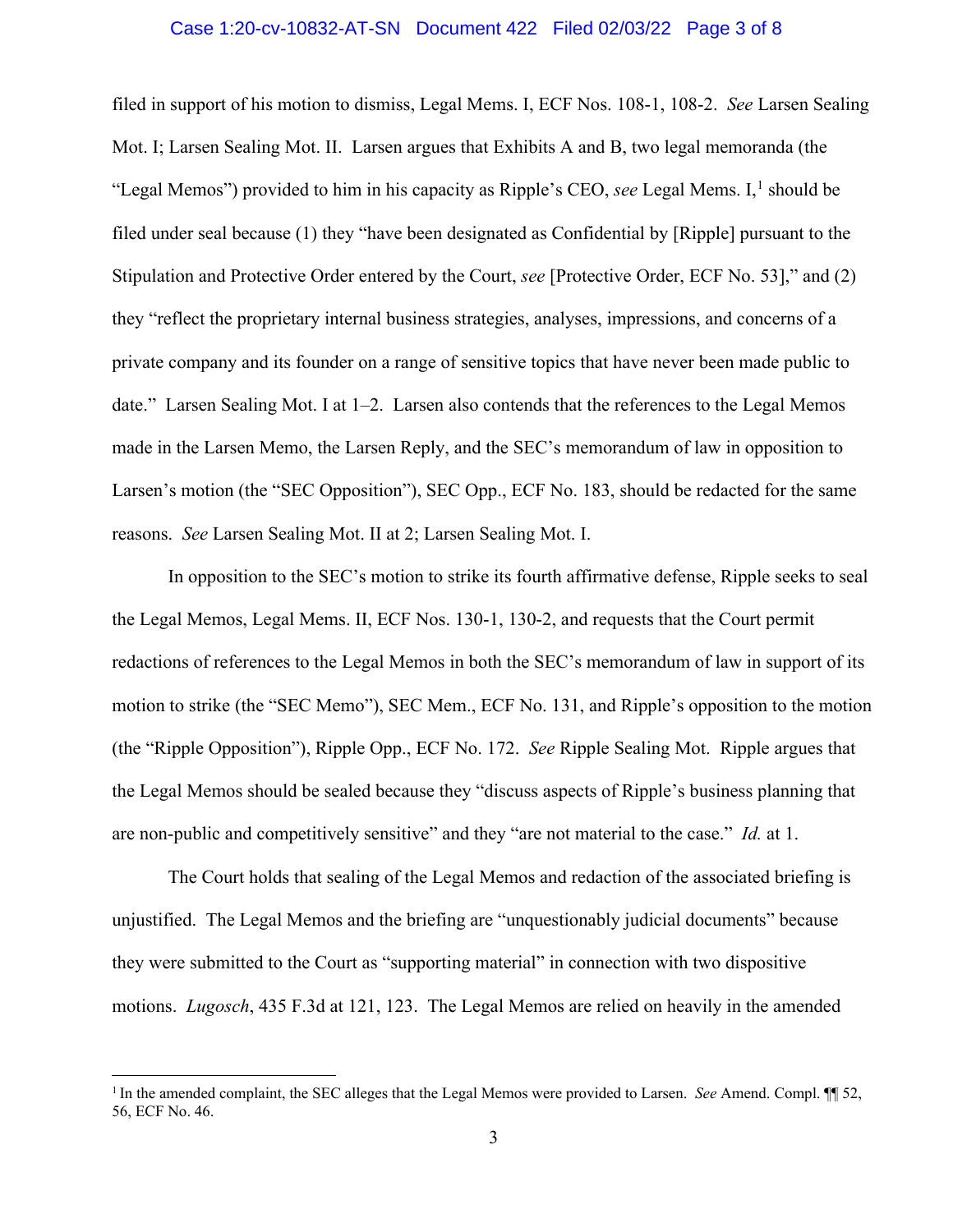# Case 1:20-cv-10832-AT-SN Document 422 Filed 02/03/22 Page 4 of 8

complaint, *see* Amend. Compl. ¶¶ 51–60, and are discussed extensively in briefing on the motions to dismiss and the motion to strike, *see* Larsen Mem. at 4–6; Larsen Reply at 5–7; SEC Opp. at 6–11; SEC Mem. at 4–7; Ripple Opp. at 18–19. Indeed, Larsen, Ripple, and the SEC urge the Court to review the Legal Memos in full when considering the parties' respective positions. *See, e.g.*, Larsen Reply at 6; Ripple Opp. at 18–19; SEC Mem. at 3 n.1, 4–7. The Court determines, therefore, that the Legal Memos and the associated briefing are judicial documents to which a high presumption of public access attaches because they are relevant to dispositive motions. *Brown*, 929 F.3d at 50.

Moreover, the Court concludes that Larsen and Ripple have not made a "particular and specific" factual demonstration of the harm that would result from disclosure. *New York v. Actavis, PLC*, No. 14 Civ. 7473, 2014 WL 5353774, at \*2, \*4 (S.D.N.Y. Oct. 21, 2014) (citation omitted). And, even if disclosure of some of the information in the Legal Memos could injure Ripple's business interests, it does not justify sealing the Legal Memos in their entirety; rather, it supports redacting those portions of the Legal Memos that relate to those potential harms, and leaving in public view those portions relating to the relevant legal advice Ripple and Larsen allegedly relied upon, which is discussed at length in the parties' briefing. *See Lugosch*, 435 F.3d at 124. Additionally, it is immaterial that the Legal Memos are subject to the parties' stipulated protective order because "bargained-for confidentiality does not overcome the presumption of access to judicial documents." *Bernstein*, 307 F. Supp. 3d at 168. The SEC has proposed specific redactions that address these concerns. *See* ECF Nos. 178-1, 178-2.

Accordingly, the motions to seal the Legal Memos and the associated briefing are DENIED.

# B. Exhibit E and Associated Briefing

Larsen requests that the Court seal a copy of an email attached as an exhibit in support of the SEC Opposition ("Exhibit E"), ECF No. 179-3, and redact those portions of the SEC Opposition that quote the email, ECF No. 183. Larsen Sealing Mot. II at 2. Exhibit E is quoted and discussed in the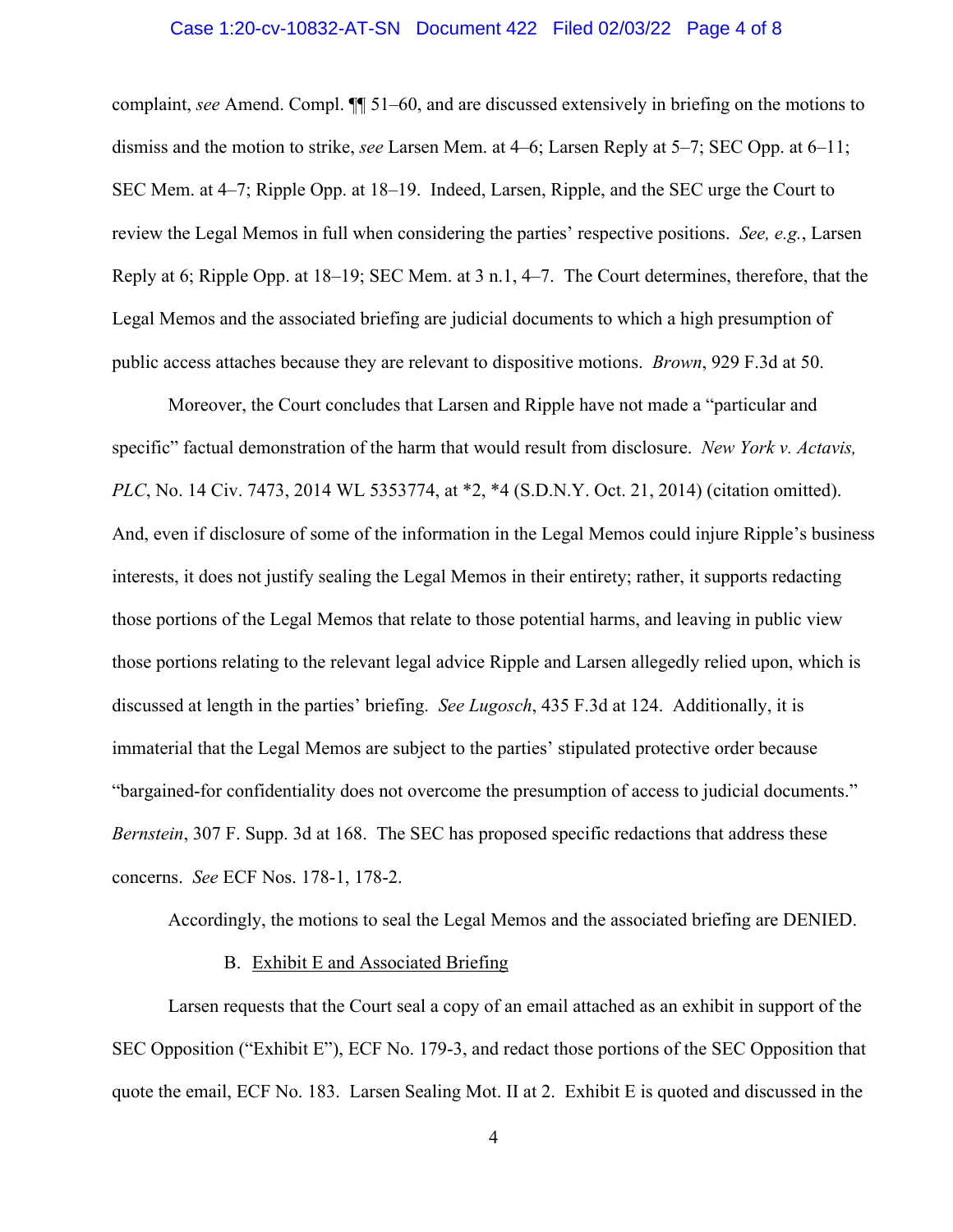#### Case 1:20-cv-10832-AT-SN Document 422 Filed 02/03/22 Page 5 of 8

SEC Opposition, *see* SEC Opp. at 10, 40, and the amended complaint, *see* Amend. Compl. ¶¶ 56–57. Larsen provides no justification for sealing Exhibit E and redacting the SEC Opposition. *See* Larsen Sealing Mot. II.

Again, the Court finds that Exhibit E and the SEC Opposition are judicial documents because they are relevant to the Court's ruling on a dispositive motion. *See Brown*, 929 F.3d at 50. Accordingly, the request is DENIED.

### C. Exhibits K, L, and M

Garlinghouse requests redactions to three exhibits filed in support of his motion to dismiss. *See* Garlinghouse Sealing Mot. These exhibits consist of two internal Ripple communications ("Exhibit K" and "Exhibit M"), ECF Nos. 226-1, 226-3, and one communication between third parties discussing information obtained from Ripple ("Exhibit L"), ECF No. 226-2. Garlinghouse explains that Exhibits K, L, and M "reflect Ripple's proprietary internal business strategies, analyses, impressions, and concerns on a variety of sensitive topics that remain confidential, including, for example Ripple's business relationships, product development, and legal and regulatory developments, risks, and requirements." Garlinghouse Sealing Mot. at 2. He contends that they "contain irrelevant and sensitive information concerning human resources and employee issues, and the identities of third-party customers and prospective investors." *Id*. Garlinghouse cites Exhibits K, L, and M in his reply memorandum of law to provide context for certain quotations in the amended complaint. *See* ECF No. 224 at 7–8. The amended complaint also refers to these documents. Amend. Compl. ¶¶ 407–08, 420.

The Court finds that Exhibits K, L, and M are judicial documents for the reasons discussed above. *See Brown*, 929 F.3d at 50. But, Garlinghouse sets forth specific facts justifying redaction, *see Wells Fargo Bank*, 2015 WL 3999074, at \*4; *Telegram*, 2020 WL 3264264, at \*3, and his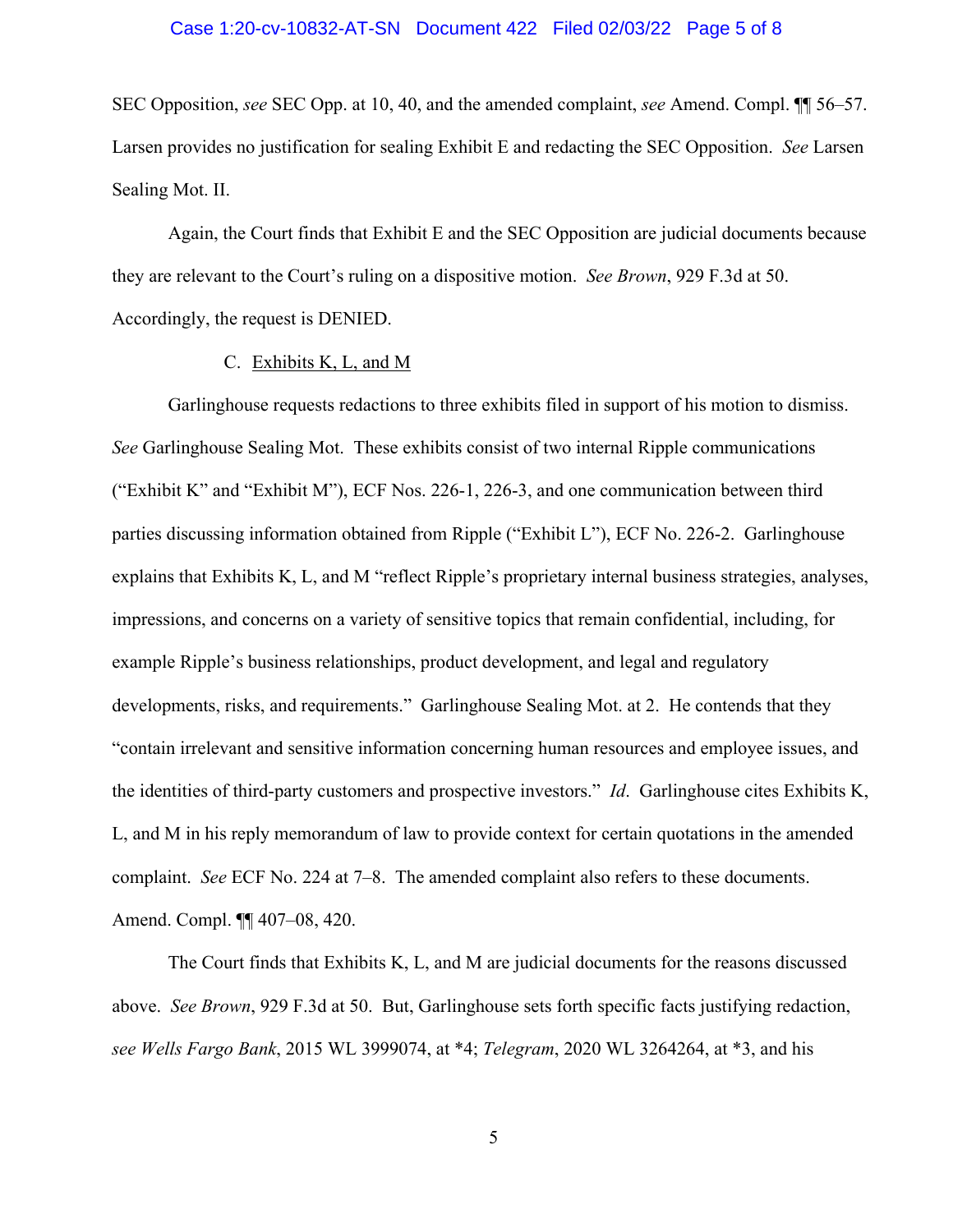#### Case 1:20-cv-10832-AT-SN Document 422 Filed 02/03/22 Page 6 of 8

proposed redactions protect any potentially sensitive information while leaving unobstructed the language relevant to the Court's decision on his motion to dismiss, *see Lugosch*, 435 F.3d at 120.

Accordingly, Garlinghouse's request to redact Exhibits K, L, and M is GRANTED.

#### D. Sealed Documents Not Addressed by the Parties

Both Ripple and the SEC filed documents under seal in anticipation that the other party would request to seal them. *See* Ripple Sealing Mot. at 1–2; ECF No. 178 at 2 n.2. These requests were not made. Accordingly, the Court shall direct the Clerk of Court to unseal those documents.

### II. Sur-Reply

Ripple requests leave to file a sur-reply in response to the SEC's reply memorandum of law in support of the SEC's motion to strike Ripple's fourth affirmative defense ("SEC Reply"), ECF No. 205. *See* Ripple Sur-Reply Mot. Ripple argues that the SEC Reply raises new arguments related to the Court's ability to take judicial notice of information contained in a report produced by a private consulting firm. *See id*. at 1. In its proposed sur-reply, Ripple argues that the Court should not take judicial notice of this report and disputes the conclusions that the Court should draw from this report if the Court decides to the contrary. *Id*. at 1–2.

Motions for leave to file a sur-reply "are subject to the sound discretion of the court." *Barbour v. Colvin*, 993 F. Supp. 2d 284, 288 (E.D.N.Y. 2014) (citation omitted). Courts grant leave to file sur-replies when they address arguments raised for the first time in a reply brief. *See*, *e.g.*, *Stepski v. M/V Norasia Alya*, No. 06 Civ. 1694, 2010 WL 11526765, at \*1 (S.D.N.Y. Mar. 3, 2010). Ripple has provided good cause for the Court to grant its request to file a sur-reply because the surreply is directed to arguments the SEC raises for the first time in its reply. *See id*.

Accordingly, Ripple's motion for leave to file a sur-reply is GRANTED.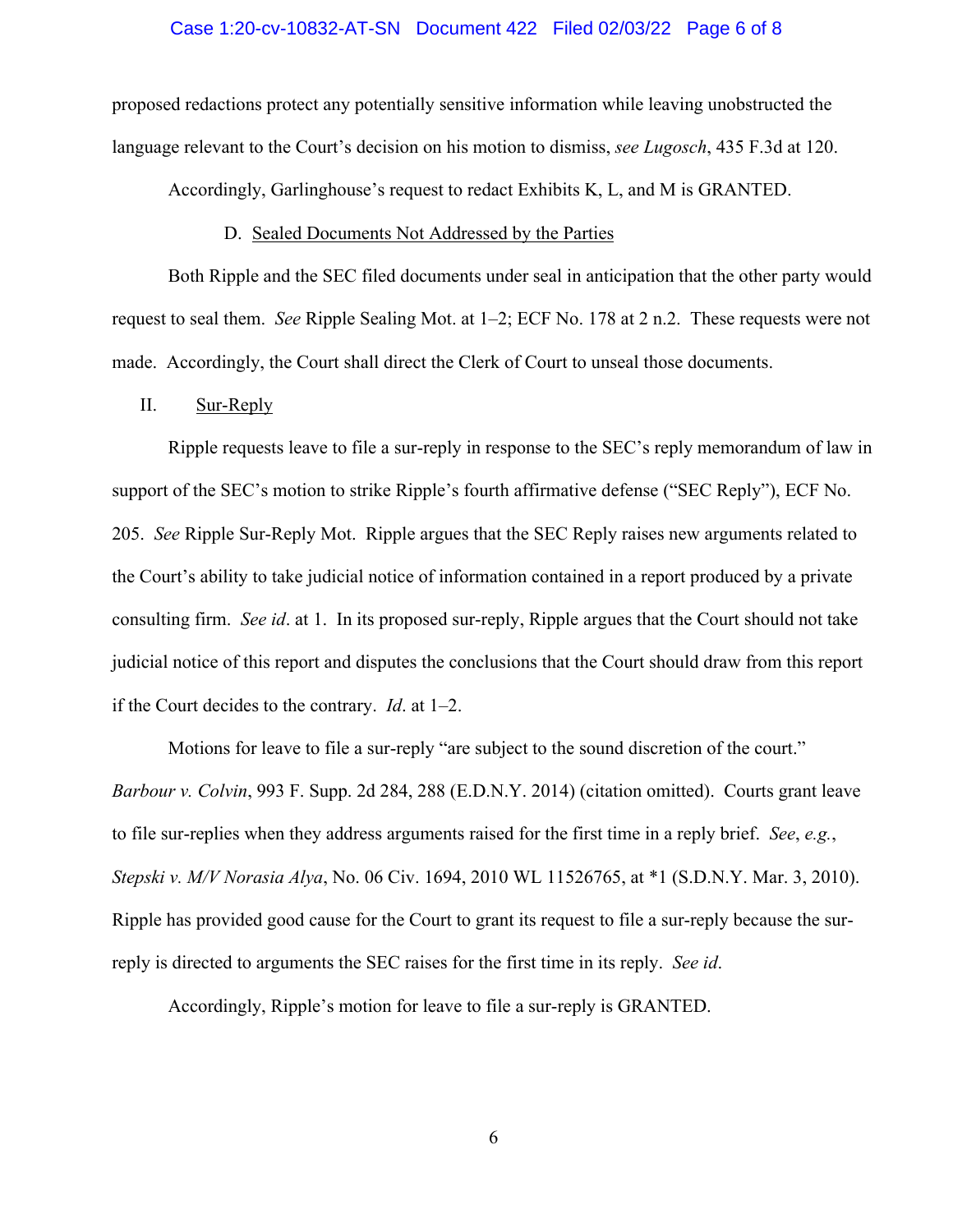### Case 1:20-cv-10832-AT-SN Document 422 Filed 02/03/22 Page 7 of 8

# **CONCLUSION**

For the foregoing reasons, Defendants' motions are GRANTED in part, and DENIED in part. Specifically,

- 1) Larsen's and Ripple's motions to seal the Legal Memos are DENIED. By **February 17, 2022**, Larsen and Ripple shall propose specific redactions that comply with the Court's Order. If they have not done so by that date, the Court shall direct the Clerk of Court to (a) unseal the legal memorandum at ECF Nos. 108-1, 130-1, and 179-1 and replace it with the redacted version at ECF No. 178-1, and (b) unseal the legal memorandum at ECF Nos. 108-2, 130-2, and 179-2 and replace it with the redacted version at 178-2.
- 2) Larsen's motion to seal Exhibit E is DENIED. By **February 17, 2022**, Larsen shall submit a letter to the Court explaining why Exhibit E should be sealed and propose specific redactions that comply with the Court's Order. If he has not done so by that date, the Court shall direct the Clerk of Court to unseal Exhibit E at ECF No. 179-3.
- 3) Larsen's motion to file redacted versions of the Larsen Memo, Larsen Reply, and SEC Opposition is DENIED. By **February 17, 2022**, Larsen shall propose specific redactions that comply with the Court's Order. If he has not done so by that date, the Court shall direct the Clerk of Court to unseal the Larsen Memo, ECF No. 106, the Larsen Reply, ECF No. 222, and the SEC Opposition, ECF No. 183.
- 4) Ripple's motion to file redacted versions of the Ripple Opposition and the SEC Memo is DENIED. By **February 17, 2022**, Ripple shall propose specific redactions that comply with the Court's Order. If it has not done so by that date, the Court shall direct the Clerk